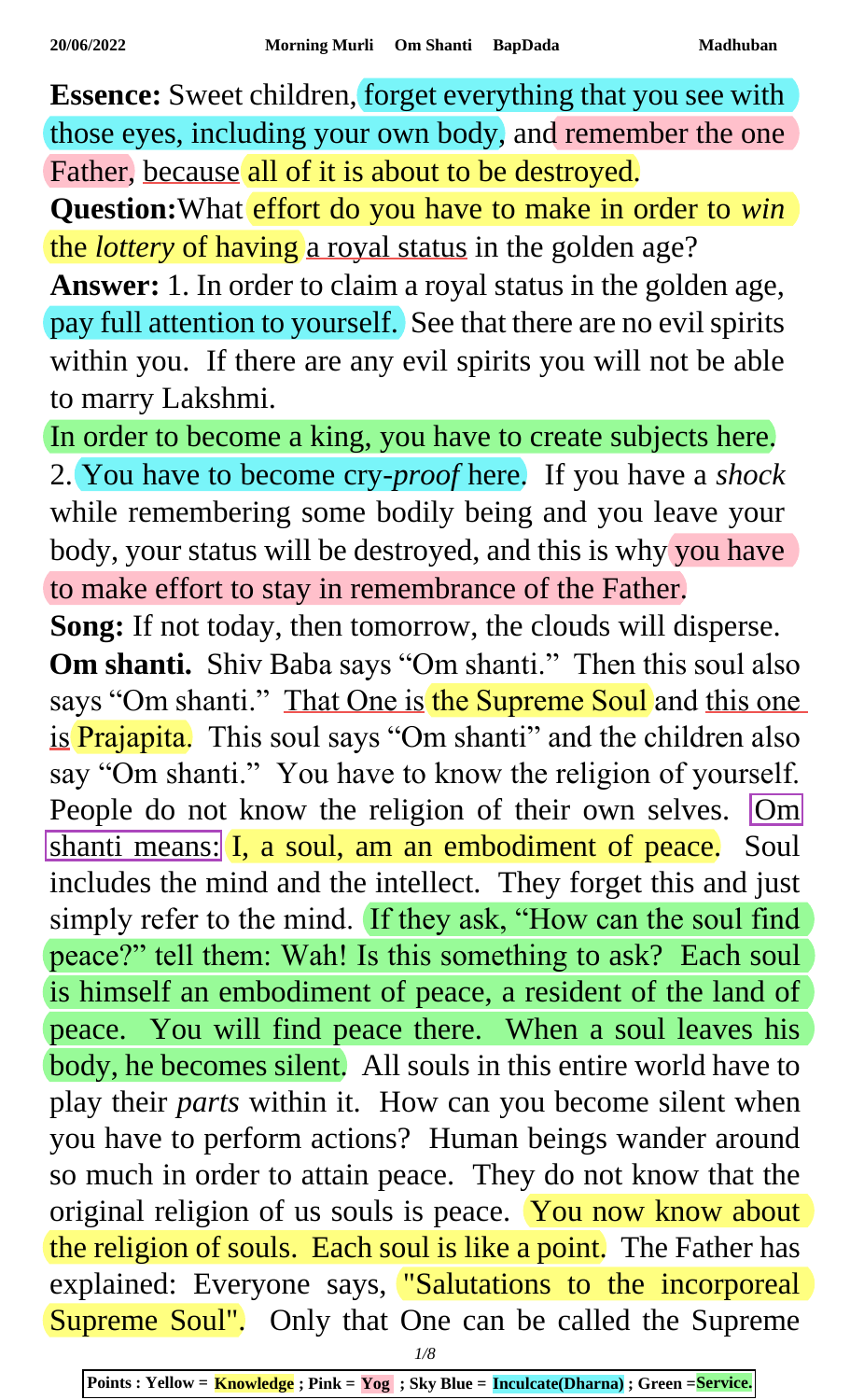Father. He is incorporeal and it would be said to Him: Salutations to the Supreme Soul, Shiva. Your intellects' yoga is now in that direction. Human beings are all body conscious. Their yoga is not with the Father. Everything is explained to you children. It is said: Salutations to the deity Brahma. "Salutations to the Supreme Soul Brahma" is never said. Only the One can be called the Supreme Soul. He is the Creator. You know that you are children of Shiv Baba. He *created* you through Brahma and made you belong to Him. He has also made the Brahma soul belong to Him in order to give him the inheritance. Baba even says to the Brahma soul: Remember Me. He also tells the BKs to remember Him constantly and to renounce the consciousness of bodies. These are aspects of knowledge. We have taken 84 births and our bodies are now decayed; they have become sick and diseased. You children were completely free from disease. In the golden age there were no diseases. Everyone was *ever healthy* and no one ever went bankrupt. You receive your inheritance of 21 births now, and so you cannot become bankrupt. Here, everyone continues to become bankrupt. It was explained to the children that they sing: "Salutations to the Supreme Father, the Supreme Soul, Shiva". They would not say "Supreme Soul" to Brahma. He is called Prajapita (Father of People). Deities are in the subtle region. No one knows that this Prajapita then becomes an angel. To become a resident of the subtle region means to be one with a subtle body. Now, the Father has told you children: Remember Me constantly. You are incorporeal and I am incorporeal. You have to remember Me constantly and remove your intellects' yoga from all bodily beings. Whatever you see with those eyes, including your own bodies, is all to be destroyed. You will then have to go to the land of happiness *via* the land of peace. You have a desire for land of happiness, that is, for the land of Krishna. Therefore, the Father says: Remember the land of peace and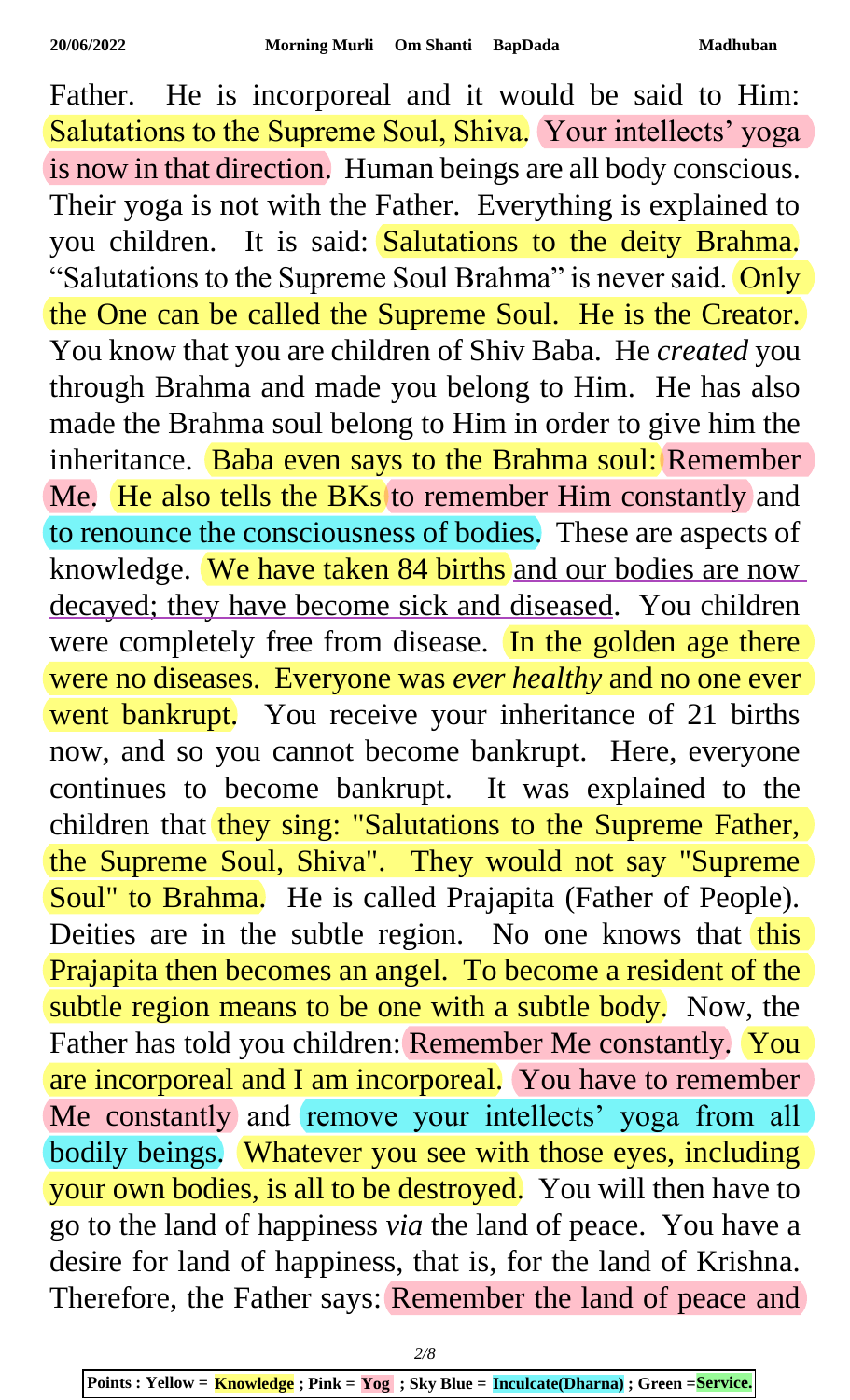the land of happiness. Although there is purity, peace and happiness in the golden age, you cannot call it the land of peace. You have to perform actions; you have to rule. The actions you perform in the golden age are not sinful actions because Maya does not exist there. This is very easy to understand. That is the day of Brahma, and you do not stumble during the day. You stumble in the dark night, and so half the cycle is devotion, the night of Brahma, and the other half of the cycle is the day of Brahma. Baba has explained: They have the day for six months somewhere and the night for six months, but that is not explained in the scriptures. In the scriptures, they have explained about the day of Brahma and the night of Brahma. Why do they not say the night of Vishnu? There, that one (Vishnu) does not have knowledge. You Brahmins know that this is the unlimited day and night of Brahma and the Brahma Kumars and Kumaris. You cannot say the day and night of Shiv Baba. You children know that we have the day for half a cycle and the night for half a cycle. Such is the game! Sannyasis do not know about the family path; they are on the path of isolation. They do not know the aspect of heaven and hell. They ask where heaven came from because even in the scriptures they have changed the golden age into hell. Baba is now telling you very sweet things. He says: Children, I am incorporeal, the Ocean of Knowledge. My *part* of giving this knowledge *emerges* at this time. The Father gives His own introduction. This knowledge of Mine does not *emerge* on the path of devotion. All the traditions and customs that continue during that time belong to the path of devotion. According to the *drama*, with whatever feelings devotees worship someone, I am the Instrument to give them a vision of that one. At that time, the *part* of knowledge does not remain *emerged* in My soul. It *emerges* now. Just as your *reel* is filled with 84 births, so, too, whatever is fixed in the *drama* for Me as My *part* is enacted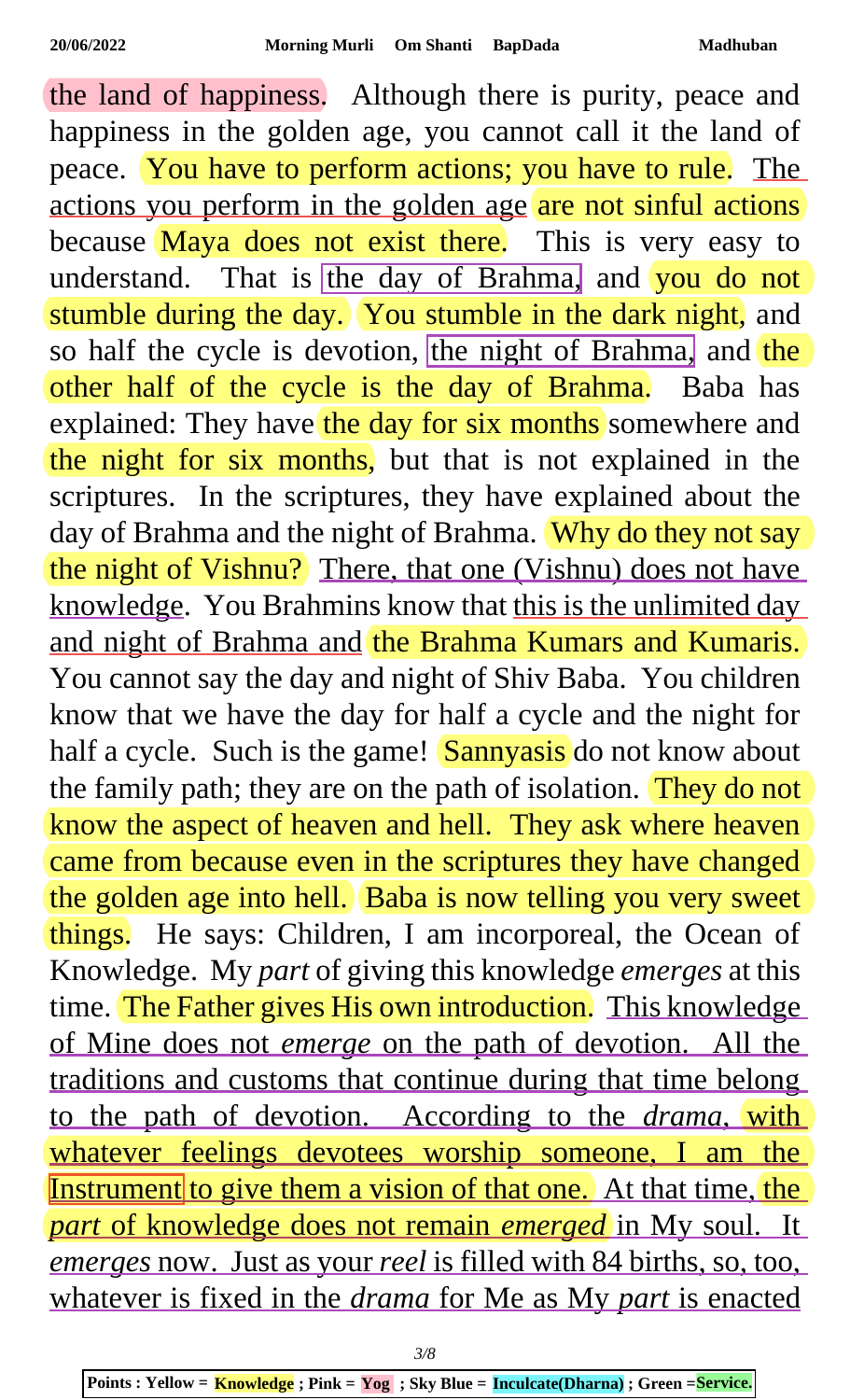at its own time. There is no question of doubt in this. If the knowledge had *emerged* in Me on the path of devotion, I would have spoken it. Not even Lakshmi and Narayan have this knowledge there; it is not fixed in the *drama*. People just say that such and such a guru grants them salvation, but how can gurus grant salvation? They also have their *parts* to play. Some say: The world definitely *repeats*, the cycle continues to turn. They have shown a spinning wheel. Just see the *wonder* of the world cycle; by spinning a spinning wheel, you are able to earn your livelihood. By knowing the world cycle, you receive a reward for 21 births. Baba explains the accurate meaning; all the rest explain inaccurately. The locks on your intellects are open. The highest is God and next are Brahma, Vishnu and Shankar, the residents of the subtle region. Then, in the corporeal world, first are Lakshmi and Narayan and then Jagadamba and Jagadpita. They are at the confluence, but they are still human beings; they do not have extra arms. Even Brahma only has two arms. They have so many arms in the pictures of the path of devotion. If someone had eight arms, he should also have eight legs, but it isn't like that. They show Ravan with ten heads, and so he should also have 20 legs. All of that is  $\alpha$  game of dolls. They do not understand anything. When the Ramayana is read, many people cry. The Father explains: All of that is the path of devotion. Ever since you started to follow the path of sin, you became ugly by sitting on the pyre of lust. Now, for one birth, by tying the bond of sitting on the pyre of knowledge you claim the inheritance for 21 births. There, you remain soul conscious. You shed an old body and take another new one. There is no question of crying. When a baby is born, they give congratulations and celebrate in great happiness, but if that baby dies the next day, they weep and wail. This is the world of sorrow. You know that the whole play is about Bharat; Bharat is the eternal land. It is only here that there is happiness and sorrow, the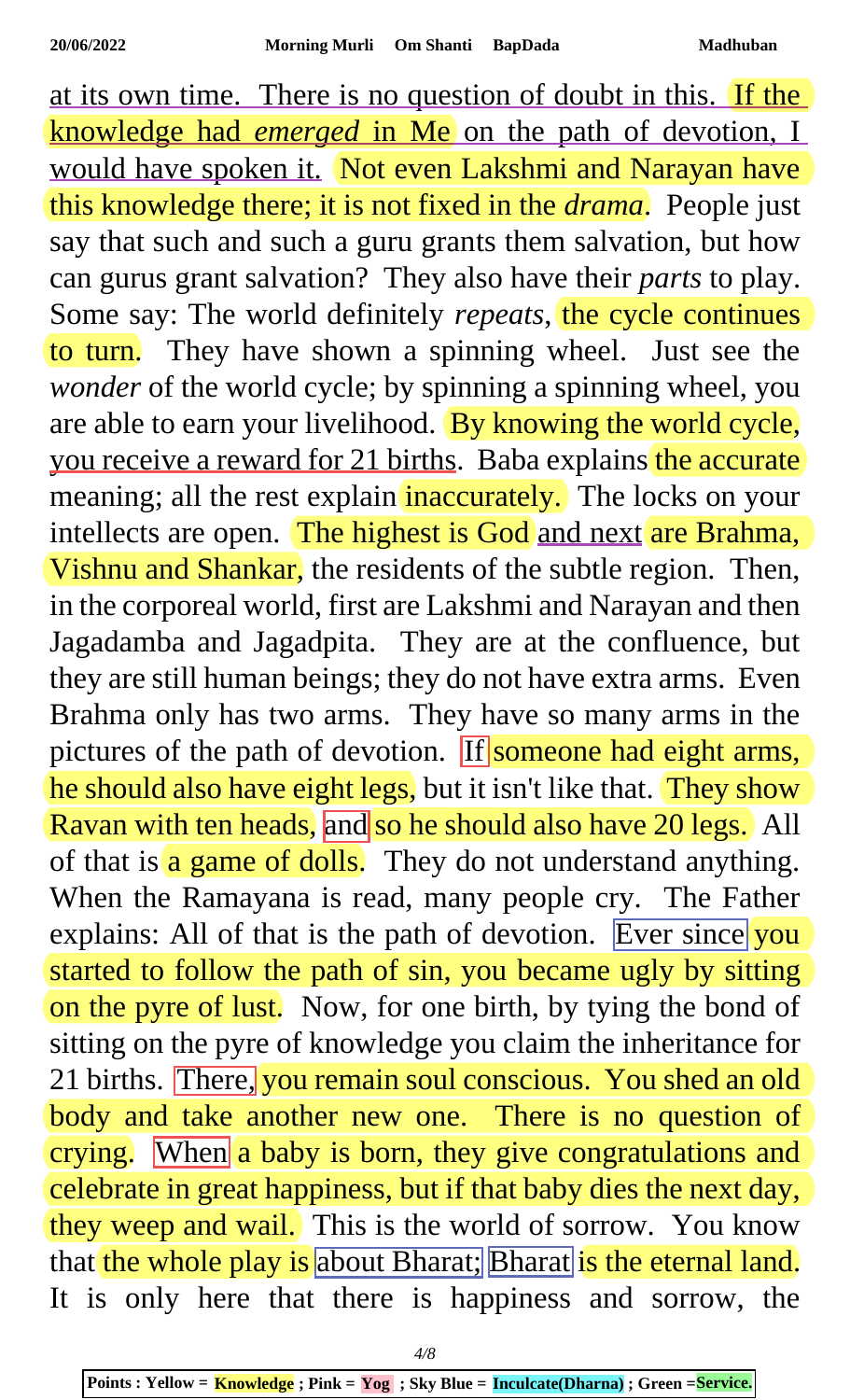inheritance of heaven and hell. Definitely, *Heavenly God, the Father*, must have created *heaven*. If it were a question of hundreds of thousands of years, how would anyone be able to remember anything? No one knows when it will be heaven again. They say that 40,000 years of the iron age still remain. If you take 84 births in 5000 years, who knows how many births you might have to take in 40,000 years! You children now have understanding. You are now in the light, but all of those who do not have knowledge are in the slumber of ignorance. This is the dark night of ignorance; no one has knowledge of the world cycle. We are *actors*. This world cycle has four parts to it. Only humans will understand these things. Now, you children know that the Father is *knowledgefull*. He donates to you whatever specialities He has. You receive the inheritance from the Ocean of Knowledge. Baba always tells you: Do not remember bodily beings. Even though I speak to you through a bodily being, you still have to remember Me, the Incorporeal. If you continue to have remembrance, you will also imbibe knowledge for the locks on your intellects will open. Start with 15 minutes or half an hour and then continue to increase it. No one except the Father should be remembered at the end. For this reason, sannyasis renounce everything and sit in tapasya, so that when they leave their bodies the atmosphere all around becomes peaceful, just as some great soul in a city left his body. You now have the knowledge that souls are eternal and that they do not merge into the light. They do not have this knowledge. Baba explains that souls are never destroyed and that the knowledge souls have within them is never destroyed. The *drama* is *imperishable*; the cycle of the golden, silver, copper and iron ages continues to turn. You become Lakshmi and Narayan and then the souls of other religions also come down afterwards, numberwise*. God, the Father, is One*. There continues to be expansion from the golden age to the iron age.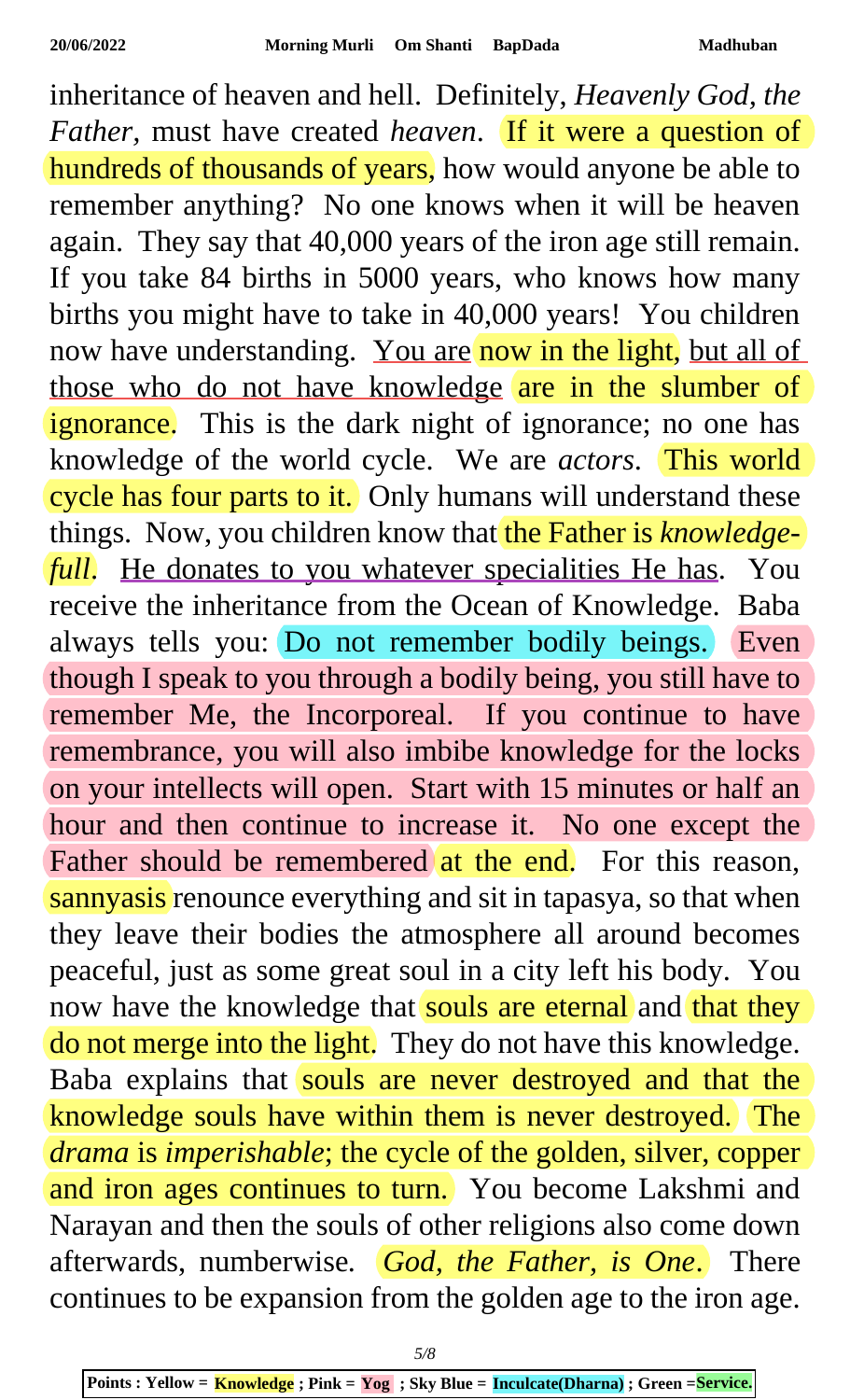Another tree cannot grow. There is only one cycle and you only remember the One. They remember Guru Nanak, but he has to come at his own time. Everyone has to enter the cycle of birth and death. People believe that Krishna is present everywhere. Some believe in one being and others in someone else. Baba says: Children, you have to explain tactfully that the God of everyone is the incorporeal One. In the Gita, it says "God speaks", and so the Gita is the mother and father of all the religious scriptures because everyone receives salvation through the Gita. The Father removes everyone's sorrow and gives them happiness. Bharat is the pilgrimage place of everyone. It is only from the Father that you receive salvation. This is His *birthplace* and everyone remembers Him. It is the *Father* who comes and liberates everyone from the kingdom of Ravan. This is now extreme hell. The Father says: O souls in bodies, you now have to return home. Simply remember Me. If you get trapped in any bodily being, you will have to cry. You have to remember One alone. You have to go there, where you will not cry for 21 births. If someone dies and you start crying, you are not able to become cry-*proof*. If, while remembering someone, you receive a *shock* and leave your body, there will be degradation. You have to remember Shiv Baba. Many have *heart failure*. While walking and moving around, you have to remember the one Father. This too has to be instilled in your intellects. Because you do not remember Baba throughout the day, you are made to sit down in a gathering. There is a collective *force* when everyone is gathered together. If anyone else is remembered by your intellects, you have to take rebirth. Whatever happens, you have to remain stable. The consciousness of bodies should not remain. However much you stay in remembrance of the Father, it is noted down in your *record* of remembrance. You will also be very happy knowing that you will quickly go from here and sit on your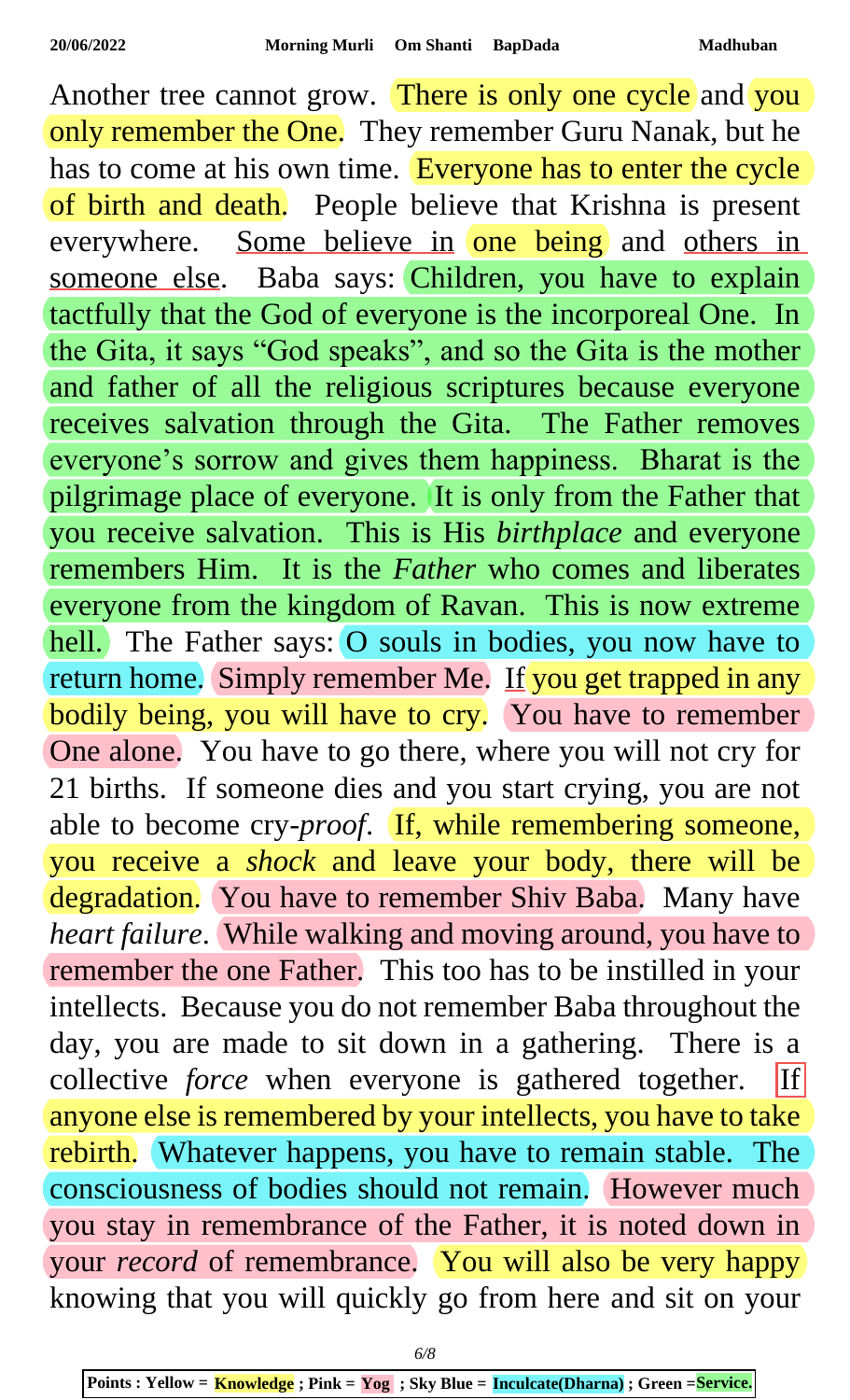throne. The Father always says: Children, you must never cry. It is only widows who cry. You have to become completely virtuous here, and this then becomes imperishable. Effort is needed. Each of you has to pay attention to yourself. If you have any evil spirit within you, you are not able to claim a high status. Narad was a devotee and wanted to marry Lakshmi. When he saw his own face, it was like that of a monkey. You are making effort to marry Lakshmi. How could anyone who has the five vices marry Lakshmi? Great effort is needed. You *win* a great *lottery*. We definitely become kings, but, there will also be subjects. There will be expansion of hundreds of thousands. When anyone comes, first give the introduction of the Father: What is your relationship with the Purifier, the Supreme Father, the Supreme Soul? They would surely have to say that He is the Father. Ask them to write that He alone is the Purifier who changes everyone from impure to pure. When they put this in writing they will not argue. Tell them: Have you come here to listen or to speak? The Bestower of Salvation for all is incorporeal; He never has a subtle or corporeal form. Achcha, what is your relationship with Prajapita? This one is corporeal, whereas that One is the incorporeal Father. We remember the one Father. That is our *aim* and *objective*. We will claim the kingdom from Him. Achcha.

To the sweetest, beloved, long-lost and now-found children, love remembrance and *good morning* from the Mother, the Father, BapDada. The spiritual Father says namaste to the spiritual children.

## **Essence for dharna:**

<sup>1.</sup> Do not allow your intellect to be trapped in any bodily being. You have to keep an accurate *record* of your remembrance. You must never cry.

**Points : Yellow = Knowledge ; Pink = Yog ; Sky Blue = Inculcate(Dharna) ; Green =Service.**